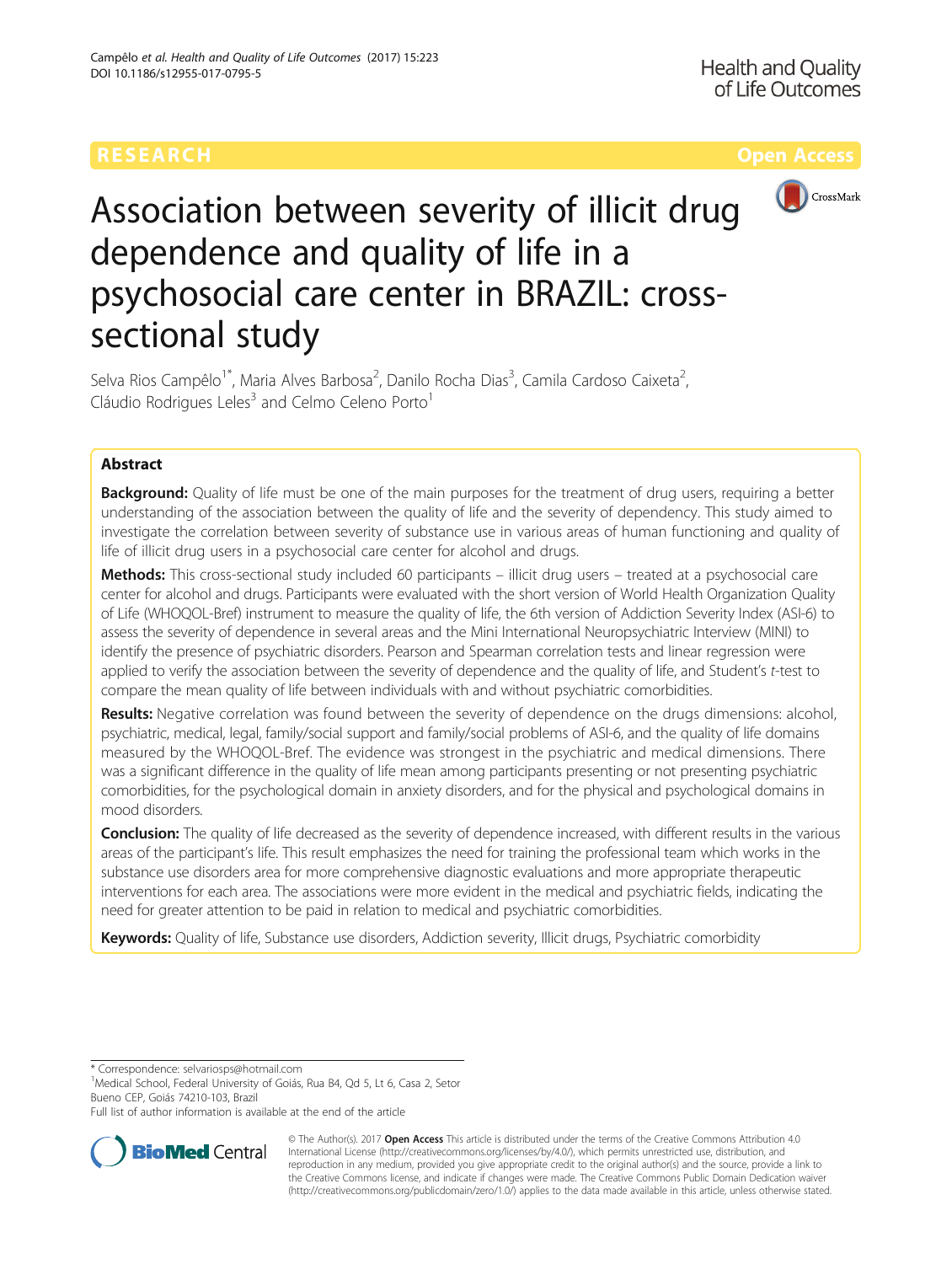# Background

The worldwide prevalence of illicit drug use was estimated at 5.2% and problematic consumption by 0.6% in 2013 [[1](#page-7-0)]. While cannabis use has been increasing since 2009, the use of opiates has stabilized at high levels, and the use of amphetamines and cocaine has decreased in general. However, in South America cocaine use has not decreased; instead, the annual prevalence increased from 0.7% in 2010 to 1.2% in 2012, which corresponds to three times the estimated mean level of global consumption [\[1\]](#page-7-0). Brazil, among the countries of South America, has the largest cocaine market [[1](#page-7-0)], which may contribute to increased risk for the population to develop problematic use or dependence of this substance or its derived, such as crack.

For the World Health Organization (WHO) the abuse of illicit drugs is a global problem that requires health programs to minimize the risk of death and related infectious diseases such as human immunodeficiency virus (HIV) and hepatitis B and C. Treatments for substance use disorders are carried out by Brazilian public health in community-based psychosocial care centers that aim to reduce the harm [[2\]](#page-7-0). In other words, they do not focus only on the amount and frequency of drug use, but also on improving the users' quality of life, seeking for solutions to the consequences of misuse.

Since health is no longer considered just the absence of disease (according to WHO), but as one's complete physical, psychological, and social well-being, quality of life has been considered a health indicator, for both assessments and treatment outcomes [\[3](#page-7-0)]. In the field of public policies, quality of life allows identifying the population's health needs, to elect the priorities of assistance and to compare the results of the different treatments performed [[4](#page-7-0)]. The development of the quality of life's instruments and their use as a comprehensive parameter of health assessment [\[3](#page-7-0), [5\]](#page-7-0) allowed an evaluation, in the field of substance use disorders, focused not only on the amount and frequency of drug use or on biological factors. Instead, these instruments assess the extent that the disorder can cause in people's lives in various domains of human functioning [\[6\]](#page-7-0) and in their self-perception on some aspects related to drug abuse, such as traumatic symptoms, living conditions and social support [[7](#page-7-0)].

Quality of life has been used with distinct goals in the drug dependency area: 1) As a variable of therapeutic results [[8](#page-7-0)–[11](#page-7-0)]; 2) To describe groups of people with substance use disorders, and to compare them with the general population, with people presenting other types of disorders, and even among subpopulations of drug users [[12](#page-7-0)–[17](#page-7-0)]; 3) As reference instrument in the validation process of new instruments of quality of life [[18](#page-7-0)–[20](#page-7-0)]; and 4) To test its association with other variables related to abuse or dependence [\[21](#page-7-0)–[28\]](#page-8-0).

The severity of dependence evaluated in different aspects, such as medical, psychiatric, legal, family/social and employment/finances, is an important variable to be studied in relation to user's quality of life [\[29, 30\]](#page-8-0). It is differentiated in each aspect for each individual person and is not exclusively related to the pattern of substance use [\[31](#page-8-0)–[34\]](#page-8-0). Knowledge of the relationship between severity of dependence and quality of life promotes the raising of evaluative and therapeutic possibilities in treatment for abuse and substance dependence.

Understanding the real needs of drug users, and the inclusion of psychosocial parameters can help for building more consistent therapeutic projects for each person. Health institutions and public policies may use all these information for setting goals and defining priorities of scheduling and of treatments.

Thus, the aim of this study was to investigate how the severity of illicit drug dependence in various areas of human functioning is related to the quality of life as perceived by users.

# Methods

This cross-sectional study was carried out with illicit drug users in outpatient treatment in a psychosocial care center for alcohol and drugs (CAPSad) in Goiânia, Goiás, Brazil, from June 2015 to February 2016. This service is offered by the Single System Health (SUS) in Brazil for adult people with substance use disorders. The service is carried out to reduce harm and aims the psychosocial recovery of users in addition to medical treatment. Up to 2013, it was the only referral service in Goiânia for the adult population and, therefore, has users from all parts of the city.

# Sample

The sampling process was non-probabilistic. All individuals with illicit drug problems being followed at the unit searched from June 2015 to February 2016 were included, since they accepted to participate in the study and who fulfilled the inclusion and exclusion criteria of the study. Around 500 users are monitored regularly in the unit and, from these, 220 present illicit drugs problems.

The invitation to collaborate with the study occurred during therapeutic group sessions. Since the treatment occurs according to an outpatient care model, the groups had a variable number of participants, and their frequency was inconstant. All the illicit drug users present in the groups were informed about the objectives, procedures and ethical aspects of the research. Those who agreed to participate, who were 18 years or older, independent of the use of alcohol, were included in the sample, and the interviews were scheduled for data collection. Therefore, only those who had the scheduled interviews were submitted to evaluation by the research instruments.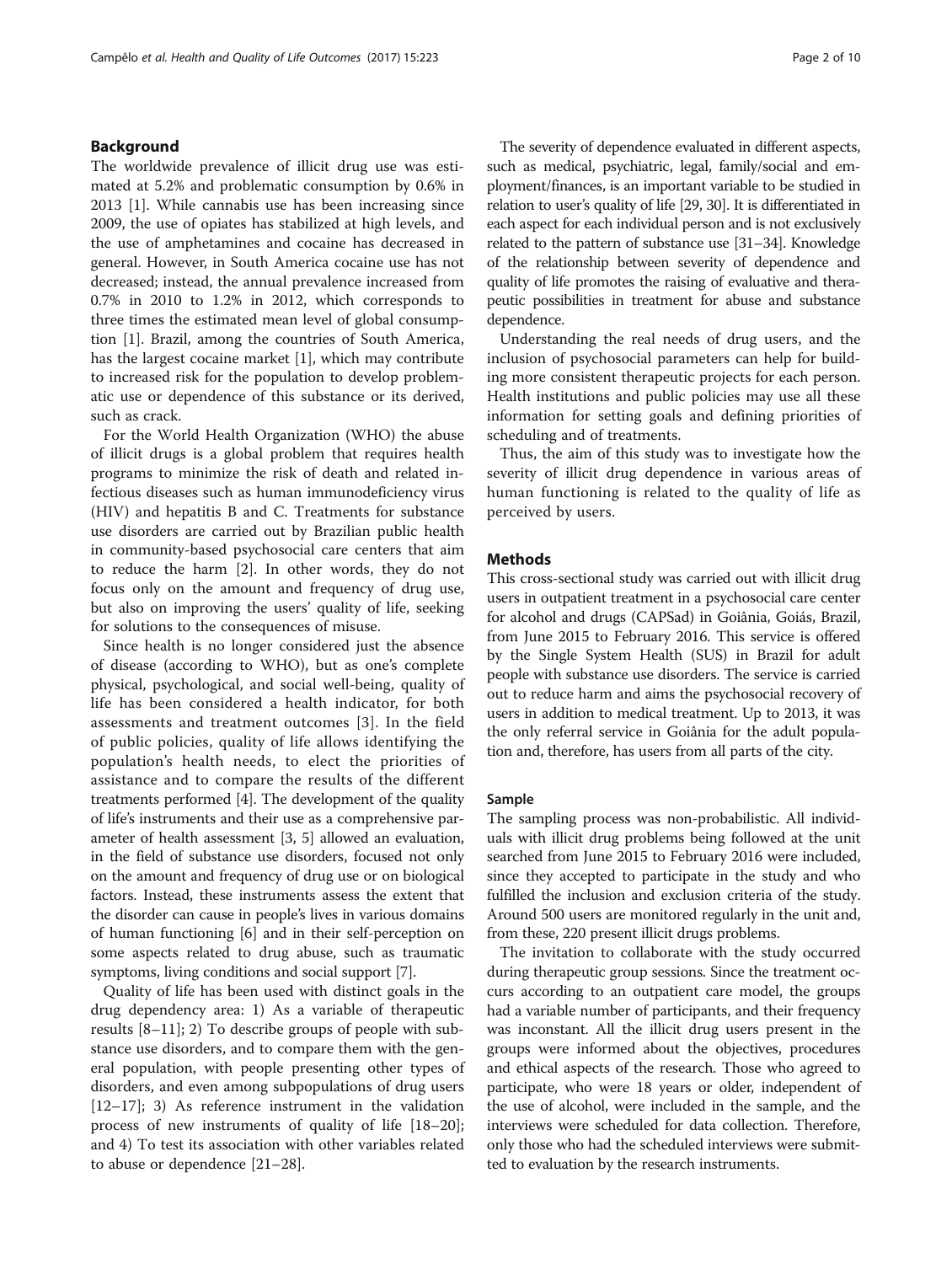The users who did not present cognitive condition at the time of the interview, due to the presence of severe neurological or psychiatric symptoms, were excluded. This condition was identified by means of clinical diagnosis performed by a psychologist (the main researcher - SRC).

# Procedures

The data collection was carried out by the main researcher (SRC) and trained assistant researchers who were supervised and had their procedures calibrated before the application of the instruments. This training was performed according to instructions from the team of the Center for Research on Alcohol and Drugs, from the psychiatry department of the Federal University of Rio Grande do Sul, Brazil, which carried out the validation of Brazilian version of the Addiction Severity Index - ASI-6 [\[35\]](#page-8-0).

The following instruments were used: World Health Organization Quality of Life - Bref (WHOQOL-Bref) for the quality of life assessment; Addiction Severity Index (ASI-6) to assess the severity of dependency and Mini International Neuropsychiatric Interview – version Core (MINI Core) to explore the existence of psychiatric comorbidities. The WHOQOL-Bref was self-applied and assisted, the other two instruments were applied by the researchers.

The WHOQOL-Bref is the abbreviated form of the WHOQOL-100 instrument developed by WHO to evaluate the quality of life. It was validated in Brazilian version by Fleck et al. [[36](#page-8-0)] and presented satisfactory characteristics of internal consistency, discriminant validity, criterion validity, concurrent validity and test-retest reliability. The questionnaire contains 26 questions, of which two are general questions about overall quality of life and general perception of health, and the remaining 24 represent each of the 24 facets of the original instrument, subdividing into four domains: 1) Physical (pain, medication, energy, mobility, sleep, work); 2) Psychological (positive feelings, spirituality, thought, body, esteem, negative feelings); 3) Social relations (relationships, sex, support); and 4) Environment (security, finance, information, leisure, home, services, transportation). Responses follow a Likert scale from 1 to 5. The scores are calculated separately in each domain and transformed on a scale from 0 to 100. The better the score, the better the quality of life [[36](#page-8-0)].

The ASI is a semi-structured multidimensional interview that aims to measure the severity of substance dependence. The sixth version of the instrument - ASI-6 - was validated in Brazil in a multicenter study, coordinated by Kessler and Pechansky [[30, 35](#page-8-0)], sponsored by the National Secretariat for Policy on Drugs (SENAD), demonstrating good reliability and validity for the Brazilian culture. The scale evaluates seven dimensions of life functioning: medical, employment/ finances, legal, psychiatric, alcohol, other drugs and family/ social. In each of these dimensions, there are 3 types of

questions to evaluate symptoms and problems: the whole life of the individual, in the previous six months, and the recent problems in the last 30 days. One score is calculated for each dimension, except for the family/social area, which is subdivided into 3 scores: family/social problems, family/ social support and family/child. The result varies from 0 to 100, and the higher the score, the greater the severity of the dependency [\[37](#page-8-0)].

The MINI is a standardized diagnostic interview, compatible with the diagnostic criteria for psychiatric disorders according to the International Classification of Diseases (ICD-10) and the Diagnostic and Statistical Manual of Mental Disorders (DSM-IV), which allows the reduction of variability in diagnoses performed, favoring comparisons in epidemiological studies [\[38\]](#page-8-0). It presented good validity and reliability in studies conducted in Europe and the United States [\[39\]](#page-8-0). The translation into Portuguese was carried out by a Brazilian research who was part of the original development group of the instrument [\[38, 39\]](#page-8-0). The interview features sixteen modules that explore DSM-IV specific disorders. Fifteen modules explore axis I specific disorders - anxiety, mood, eating disorders, alcohol and other substances dependence/abuse, psychotic disorder. A module explores the antisocial personality of axis II. For the present study were excluded the modules of eating disorders because it was not the interest of this research, and those of dependence/abuse of alcohol and substances because they were already included in ASI-6.

## Statistical analysis and results

Descriptive and inferential statistics were carried out using SPSS, Statistical Program of the Social Sciences, version 20.0. The association between quality of life and severity of dependence was analyzed using Pearson and Spearman correlation tests and multiple linear regression. The Student's t-test was used to compare the quality of life mean between individuals who had or not psychiatric comorbidities.

# Ethical aspects

This project was approved by the Institutional Ethics Committee of the Federal University of Goiás (Reference number 927256) (Additional files [1](#page-6-0) and [2\)](#page-6-0). All participants agreed to participate by signing an Informed Consent. They were aware that participation was not mandatory and that they could withdraw their consent without any loss of continuity of treatment at the institution.

# Results

A total of 72 illicit drug users being treated at the unit agreed to participate after receiving the invitation. Of these, two users were excluded because they presented low cognitive conditions due to psychiatric symptoms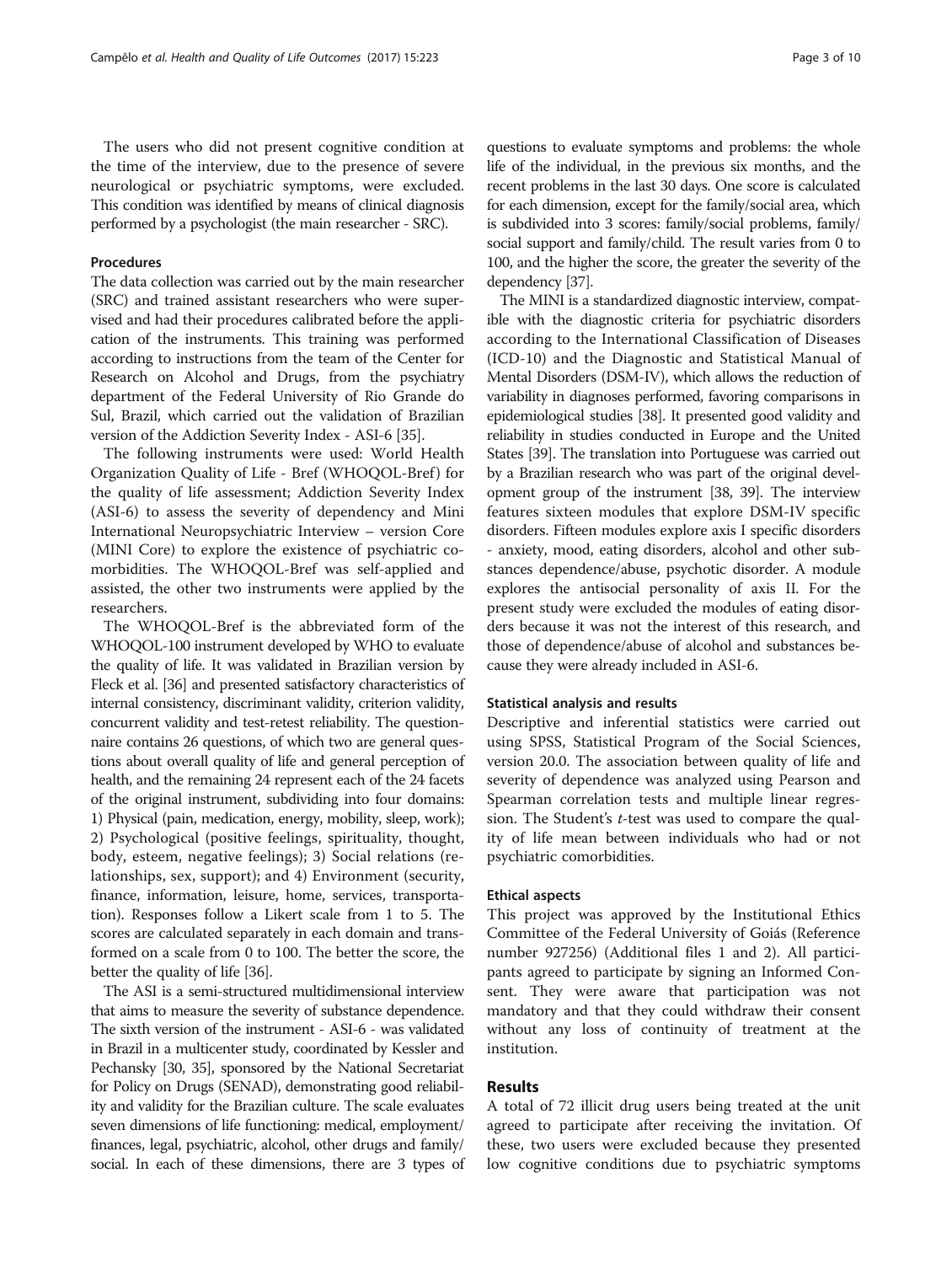and ten did not attend the scheduled interviews, resulting in 60 participants, who constituted the study sample.

The demographic data are shown in Table 1. The participants were predominantly male, unemployed, living alone, and most of them had completed a high school education.

Details of the types of substances and patterns of use are described in Table [2.](#page-4-0) It was observed that of the 60 illicit drug users surveyed, 98.3% also had used alcohol at least once, of which 45.8% used alcohol in the last 30 days. Regarding illicit drug use, marijuana was the more frequently used at least once, the most used in the previous 30 days, with the longer time of regular use, and with the lowest age of first use. After marijuana, crack and inhaled cocaine presented similar frequency for use at least once and for regular use. The use of crack began the latest compared to all the other substances but had the second most frequency of use within the previous 30 days.

The concomitant use of two or more substances in the past 30 days, including alcohol, was represented in Fig. [1](#page-4-0). Regarding the participant's perception about the drugs considered as a cause of problems and reason for seeking treatment, independent of use in the previous 30 days, forty-two participants indicated two substances and ten indicated three, reflecting the high use frequency of multiple drugs.

The descriptive results of WHOQOL-Bref domains and ASI-6 dimensions are described in Table [3](#page-4-0), and the association between them is described in Table [4](#page-5-0). In general, the severity of dependence was correlated with

Table 1 Socio-demographic data of illicit drug users, CAPSad -Brazil, 2016

| Variables                   | Mean (SD)  | N(%)      |
|-----------------------------|------------|-----------|
| Age                         | 38.0 (9.9) |           |
| Sex                         |            |           |
| Male                        |            | 55 (91.7) |
| Female                      |            | 5(8.3)    |
| Employment <sup>a</sup>     |            |           |
| Unemployed                  |            | 42 (70.0) |
| Employed                    |            | 18 (30.0) |
| Partner situation           |            |           |
| Without partner             |            | 44 (73.3) |
| With partner                |            | 16(26.7)  |
| School level                |            |           |
| Elementary level incomplete |            | 15(25.0)  |
| Elementary level complete   |            | 15(25.0)  |
| High school complete        |            | 28 (46.7) |
| Graduation complete         |            | 2(3.3)    |

<sup>a</sup>Employed did not include irregular employment

quality of life, in an inversely proportional way. The only dimensions of ASI that presented no correlations with WHOQOL-Bref domains were family/child and employment/finances. While alcohol use correlated with the physical and psychological domains of quality of life, the drug use was correlated only with the physical domain. Psychiatric and medical dimensions of ASI seems to affect all the domains of quality of life, except the medical dimension for environment domain.

The variables that were significantly correlated with each specific domain of quality of life ( $p < 0.05$ , Table [4](#page-5-0)) were included in the multiple linear regression analysis, besides socio-demographic data (employment, partner situation and school level). The results suggested that the main predictors of physical domain of quality of life ( $r^2$  = 0,38) were the psychiatric dimension ( $\beta$  = -0,34,  $p = 0,004$ , use of drugs ( $\beta = -0,36$ ,  $p = 0,003$ ), and partner situation (β = −0,24,  $p = 0,035$ ). The psychological domain was main affected by the psychiatric dimension of ASI (β = -0,51,  $p = 0,000$ ,  $r^2 = 0,26$ ). The social domain was mainly affected by medical dimension ( $\beta$  = -0,41,  $p = 0.001$ ,  $r^2 = 0.17$ ) and the environmental domain by the partner situation (β = -0,4,  $p = 0,001$ ) and school level ( $\beta = 0.3$ ,  $p = 0.011$ ) ( $r^2 = 0.25$ ).

The frequency of psychiatric comorbidities was high in this sample, especially anxiety and mood disorders (Table [5](#page-5-0)). There was a significant difference in the quality of life means in the psychological domain between the participants who did or did not present anxiety disorders, and in the physical and psychological domains between those who did or did not present mood disorders.

# **Discussion**

The findings of this research revealed that quality of life decreases as the severity of dependence increases, corroborating with results of other studies that associated a poor quality of life with the severity of dependence [[26, 30, 40](#page-8-0), [41\]](#page-8-0). The evidence of this negative correlation between the quality of life domains and the dependence severity was strongest in psychiatric and medical dimensions and weaker in family/social support, family/social problems, and legal dimensions. These results were consistent with previous studies that highlighted the negative correlation between the severity of psychiatric and medical disorders and quality of life [\[22,](#page-7-0) [26](#page-8-0), [27\]](#page-8-0).

The employment/finances and child problems dimensions of ASI-6 were not associated with any WHOQOL-Bref domains in this study. Maybe this result can be explained by the weaker psychometric properties of these dimensions in comparison with the others, as discussed by some validation studies [[29](#page-8-0), [42\]](#page-8-0).

Drug users usually seek treatment when they experience serious consequences as result of their dependence. In other words, the quality of life is worse in people with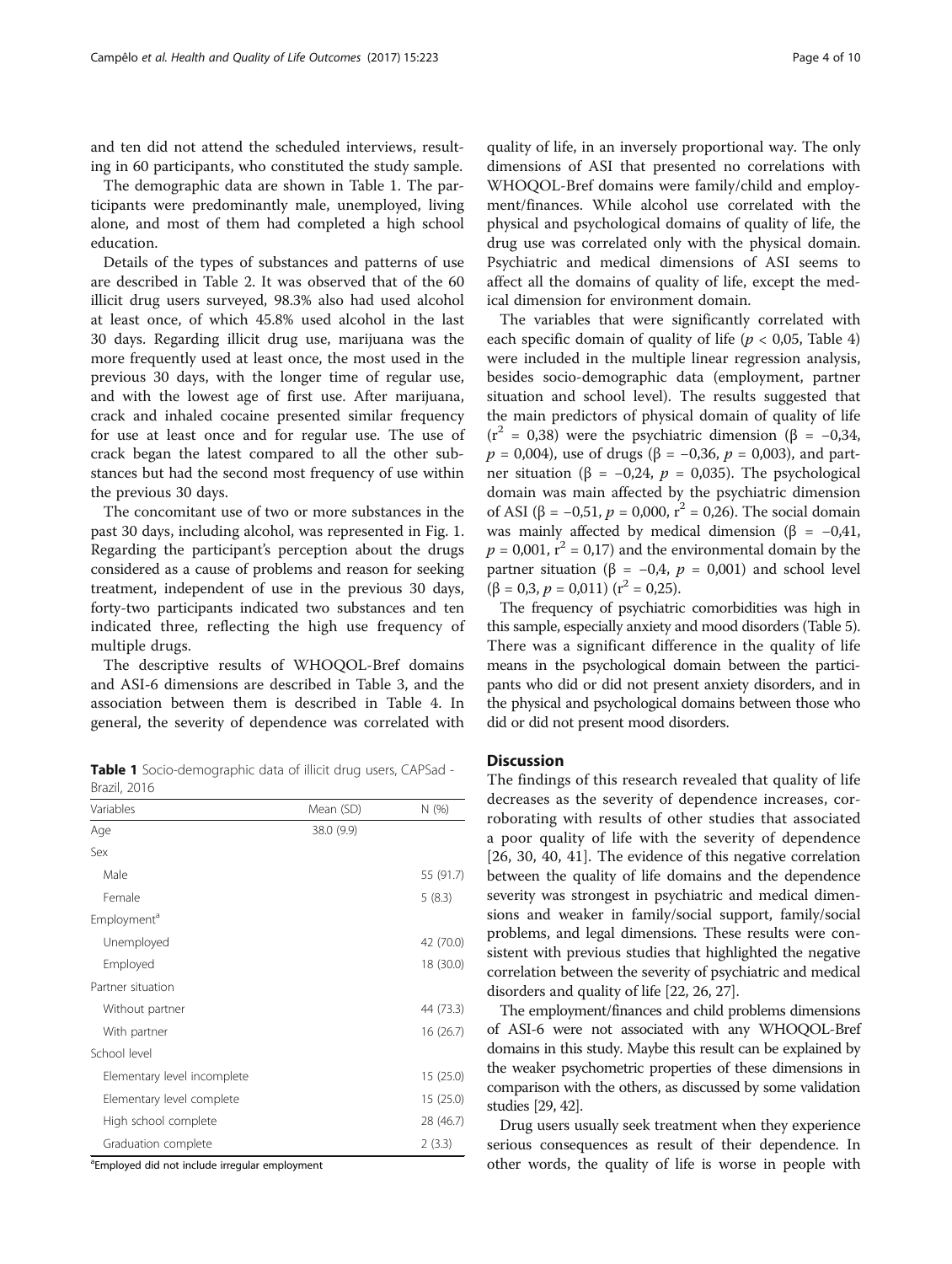|                   | Used at least once | Used in the previous 30 days <sup>a</sup> | Years of regular use | Age at 1st use |
|-------------------|--------------------|-------------------------------------------|----------------------|----------------|
| Substances        | N(%                | N(% )                                     | Mean (SD)            | Mean (SD)      |
| Alcohol           | 59 (98.3)          | 27(45.8)                                  | $12.4 \pm 10.9$      | $13.7 \pm 4.5$ |
| Marijuana         | 59 (98.3)          | 25(42.4)                                  | $11.1 \pm 10.0$      | $15.7 \pm 5.3$ |
| Inhaled cocaine   | 52 (86.7)          | 12(23.1)                                  | $5.6 \pm 7.1$        | $20.4 \pm 7.3$ |
| Crackb            | 51 (85.0)          | 17(33.3)                                  | $5.7 \pm 6.0$        | $25.3 \pm 9.8$ |
| Inhalants         | 45 (75.0)          | 2(4.4)                                    | $2.0 \pm 3.7$        | $16.4 \pm 6.2$ |
| Hallucinogens     | 26(43.3)           | 1(3.8)                                    | $1.0 \pm 2.2$        | $22.3 \pm 7.9$ |
| <b>Stimulants</b> | 16(26.70)          | 2(12.5)                                   | $1.6 \pm 3.8$        | $24.1 \pm 6.7$ |
| Heroin            | 5(8.3)             | 0(0.0)                                    | $0.6 + 0.8$          | $20.2 \pm 6.0$ |
| Other opioid      | 2(3.3)             | 0(0.0)                                    | $5.0 \pm 0.0$        | $21.5 \pm 7.7$ |

<span id="page-4-0"></span>Table 2 Usage patterns of psychoactive substances by illicit drug users, CAPSad - Brasil, 2016

<sup>a</sup>Percentage calculated in relation to users who used each substance at least once

<sup>b</sup>Crack represents the crack/merla/oxy group

abuse and dependence on drugs seeking treatment than in people without these disorders or other chronic conditions [\[41](#page-8-0), [43](#page-8-0), [44](#page-8-0)]. This affirmation can be confirmed when comparing the mean quality of life found in our sample with the quality of life of the population assessed by Fröhlich et al. (2010) [\[45](#page-8-0)] in a Family Health Strategy service in Brazil, which is a preventive care for the general population. The authors investigated if the quality of life could be related to psychotropic drugs prescription. Individuals who did not receive psychotropic drugs prescription  $(n = 274)$  presented quality of life mean scores around 20% higher than our sample, for each domain.

The decrease in quality of life of drug users cannot be explained only by the frequency or amount of substance use [\[6](#page-7-0), [33](#page-8-0), [40, 46\]](#page-8-0), but by negative effects in several areas of their lives, with different levels of severity [\[47\]](#page-8-0). Investigating the severity of dependence and its relation to the quality of life of the drug user makes it possible to understand the diagnostic and therapeutic possibilities by health professionals [[22](#page-7-0), [40, 48\]](#page-8-0). This allows the identification of areas with greater severity and negative impact as perceived by the users themselves, to be prioritized in treatment. Thus, health professionals should be trained and encouraged to use the quality of life instruments in their work routine so that, over time, they can understand in which domains the treatment has been effective and in



which needs to be better targeted. In addition, these instruments can be used as service evaluation tools since they make it possible to measure how much the treatment offered has, in fact, impacted the quality of life of the users served. Furthermore, these instruments provide quantitative data of subjective aspects of treatment outcomes. They make possible, from researches projects, to compare different treatments, different groups and different services, contributing to the evidence-based practice, by means of scientific knowledge.

Our results showed the psychiatric dimension of the ASI-6 as a predictor of physical and psychological domains of quality of life, which highlight the importance of a greater attention to the psychiatric comorbidities in treatment for drug abuse and dependence. Chronic drug users have a high prevalence of psychiatric disorders, which can be independent of drug use or its consequence [[49](#page-8-0)], and may compromise their clinical and social evolution [[50](#page-8-0)]. Thus, diagnostic, therapeutic, and prognostic criteria of comorbidities must be highlighted, which has been done in studies mainly in Europe and the United States [\[51\]](#page-8-0). Health professionals who deal with the issue of abuse and drug addiction, such as the professionals of

| Table 3 Descriptives of WHOQOL-Bref and ASI of illicit drug |  |  |  |
|-------------------------------------------------------------|--|--|--|
| users, CAPSad - Brazil, 2016                                |  |  |  |

| users, Capsag - Brazil, 2016 |             |                       |             |  |  |
|------------------------------|-------------|-----------------------|-------------|--|--|
| <b>WHOOOL</b>                | Mean (SD)   | <b>ASI</b>            | Mean (SD)   |  |  |
| Physical                     | 56.2 (17.8) | Drugs                 | 49.4 (6.8)  |  |  |
| Psychological                | 54.3 (20.6) | Child Problems        | 51.8 (7.3)  |  |  |
| Social                       | 47.8 (25.6) | Alcohol               | 50.1(9.5)   |  |  |
| <b>Fnvironmental</b>         | 49.2 (16.3) | Psychiatric           | 49.9 (7.8)  |  |  |
|                              |             | Medical               | 48.2 (8.6)  |  |  |
|                              |             | Legal                 | 48.7 (5.1)  |  |  |
|                              |             | Employment/finances   | 41.6(11.3)  |  |  |
|                              |             | Family/Social Support | 49.7 (10.4) |  |  |
|                              |             | Family/Social Problem | 52.5 (8.8)  |  |  |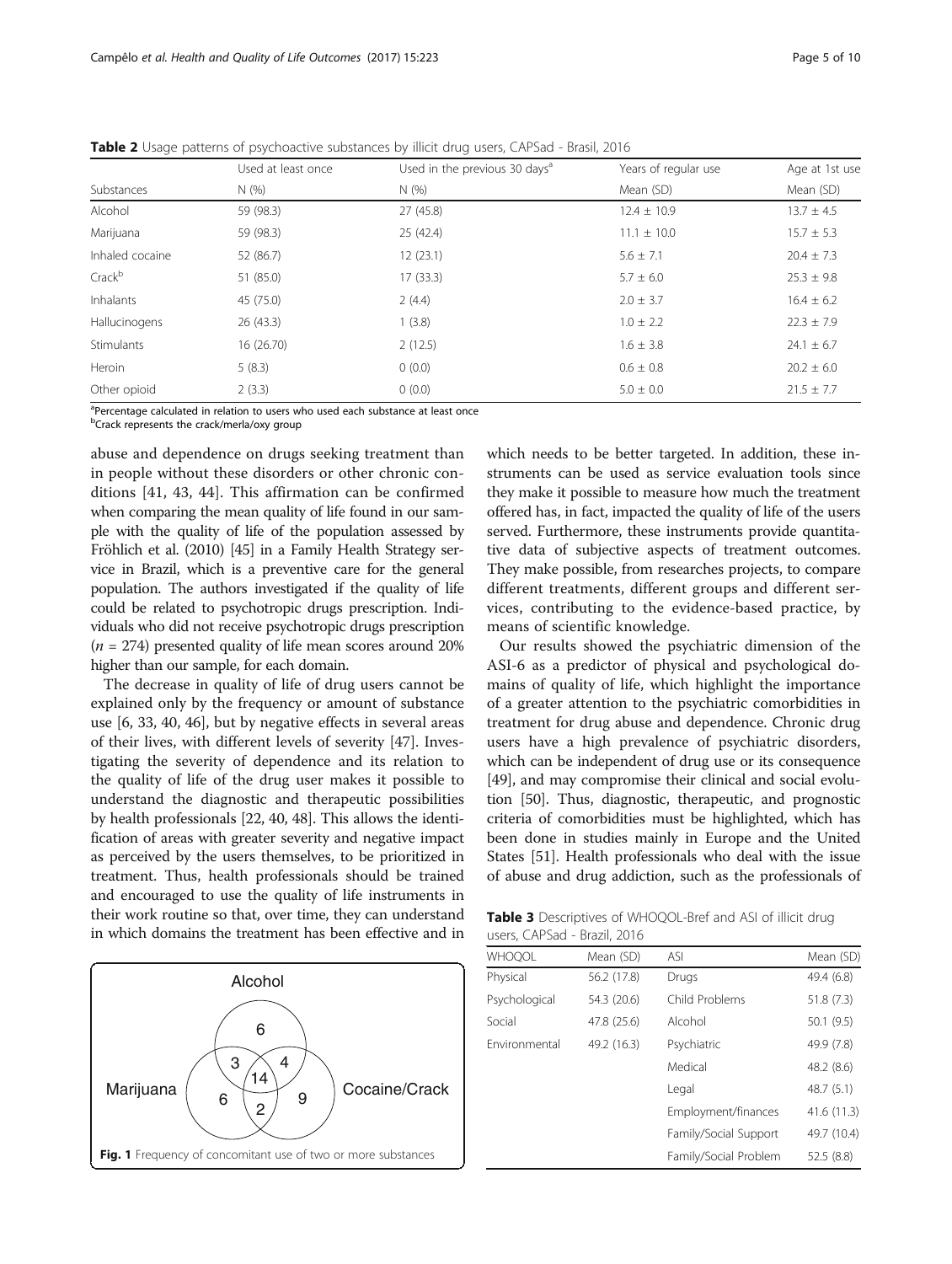|                       | WHOOOL domains |            |            |               |
|-----------------------|----------------|------------|------------|---------------|
| ASI-6 dimensions      | Physical       | Psychology | Social     | Environmental |
| Drug                  | $-0.420**$     | $-0.189$   | $-0.228$   | $-0.133$      |
| Family/Child          | 0.430          | 0.247      | 0.131      | 0.244         |
| Alcohol               | $-0.363**$     | $-0.369**$ | $-0.075$   | $-0.203$      |
| Psychiatric           | $-0.497**$     | $-0.510**$ | $-0.327*$  | $-0.301*$     |
| Medical               | $-0.314*$      | $-0.343**$ | $-0.409**$ | $-0.187$      |
| Legal                 | $-0.125$       | $-0.280*$  | $-0.191$   | $-0.269*$     |
| Employment/finances   | $-0.204$       | $-0.194$   | $-0.113$   | $-0.010$      |
| Family Social Support | $-0.166$       | $-0.153$   | $-0.076$   | $-0.291*$     |
| Family Social Problem | $-0.142$       | $-0.174$   | $-0.263*$  | $-0.019$      |

<span id="page-5-0"></span>Table 4 Correlations between ASI-6 and WHOQOL-Bref of illicit drug users, CAPSad - Brazil, 2016

 $* P < 0.05$  - significant coefficients of Pearson or Spearman (legal)

\*\* P < 0.01 - highly significant coefficients of Pearson

CAPSad, must be prepared to assess and intervene competently with comorbid disorders, which are common in the substance abuse area. Their training should be not only in theoretical knowledge but also in the development of skills and attitudes [\[52\]](#page-8-0), that can promote both the health and changes in the behavior and lifestyle of the drug user.

An epidemiological study of the American population, the Epidemiologic Catchment Area (ECA), found a prevalence of 53% of psychiatric comorbidity among those who abuse or are dependent on alcohol and other drugs, and the authors suppose that in mental health treatment environments, this rate should be higher [[53](#page-9-0)]. Mood disorders and anxiety disorders are the most frequent among drug users [[50](#page-8-0), [54\]](#page-9-0). A study of the National Epidemiological Survey on Alcohol and Related Conditions (NESARC) showed that among users seeking treatment, 40.69% had a mood disorder and 33.38% had an anxiety disorder [[55\]](#page-9-0). In Brazil, there are few studies investigating the prevalence of psychiatric comorbidities among drug users. A study in CAPSad found a high prevalence of comorbidities, and the most observed diagnoses were

Table 5 Comparison of the means of WHOQOL-Bref domains for the presence of comorbidities of illicit drug users, CAPSad, Goiás, Brazil, 2016

|               |           | WHOQOL Domains |               |               |               |  |
|---------------|-----------|----------------|---------------|---------------|---------------|--|
|               |           | Physical       | Psychology    | Social        | Environmental |  |
| Comorbidities | N(%)      | Mean (SD)      | Mean (SD)     | Mean (SD)     | Mean (SD)     |  |
| Anxiety       | 45 (75.0) |                |               |               |               |  |
| Yes           |           | 53.53 (17.12)  | 50.81 (18.71) | 45.24 (24.29) | 47.96 (14.11) |  |
| No            |           | 62.81 (18.26)  | 62.55 (23.11) | 53.70 (28.33) | 52.26 (20.61) |  |
| $\mathcal P$  |           | 0.069          | $0.031*$      | 0.107         | 0.205         |  |
| Mood          | 42 (70.0) |                |               |               |               |  |
| Yes           |           | 53.06 (16.81)  | 50.24 (18.84) | 46.30 (23.67) | 49.28 (16.92) |  |
| No            |           | 66.33 (17.70)  | 66.61 (21.59) | 52.22 (31.25) | 49.17 (14.68) |  |
| $\mathcal P$  |           | $0.014*$       | $0.004*$      | 0.211         | 0.746         |  |
| Psychotic     | 35 (58.3) |                |               |               |               |  |
| Yes           |           | 55.71 (18.54)  | 54.90 (19.97) | 49.05 (24.90) | 50.23 (15.13) |  |
| No            |           | 56.92 (17.05)  | 53.53 (21.97) | 46.00 (27.02) | 47.87 (17.97) |  |
| $\mathcal P$  |           | 0.801          | 0.856         | 0.866         | 0.746         |  |
| Antisocial    | 25(41.7)  |                |               |               |               |  |
| Yes           |           | 56.29 (18.33)  | 56.83 (19.94) | 49.00 (27.57) | 50.00 (17.09) |  |
| No            |           | 56.14 (17.69)  | 52.5 (21.25)  | 46.90 (24.51) | 48.71 (15.89) |  |
| P             |           | 0.976          | 0.463         | 0.915         | 0.891         |  |

\*P significant for difference of the average between presence and absence of comorbidity, by Student's t-test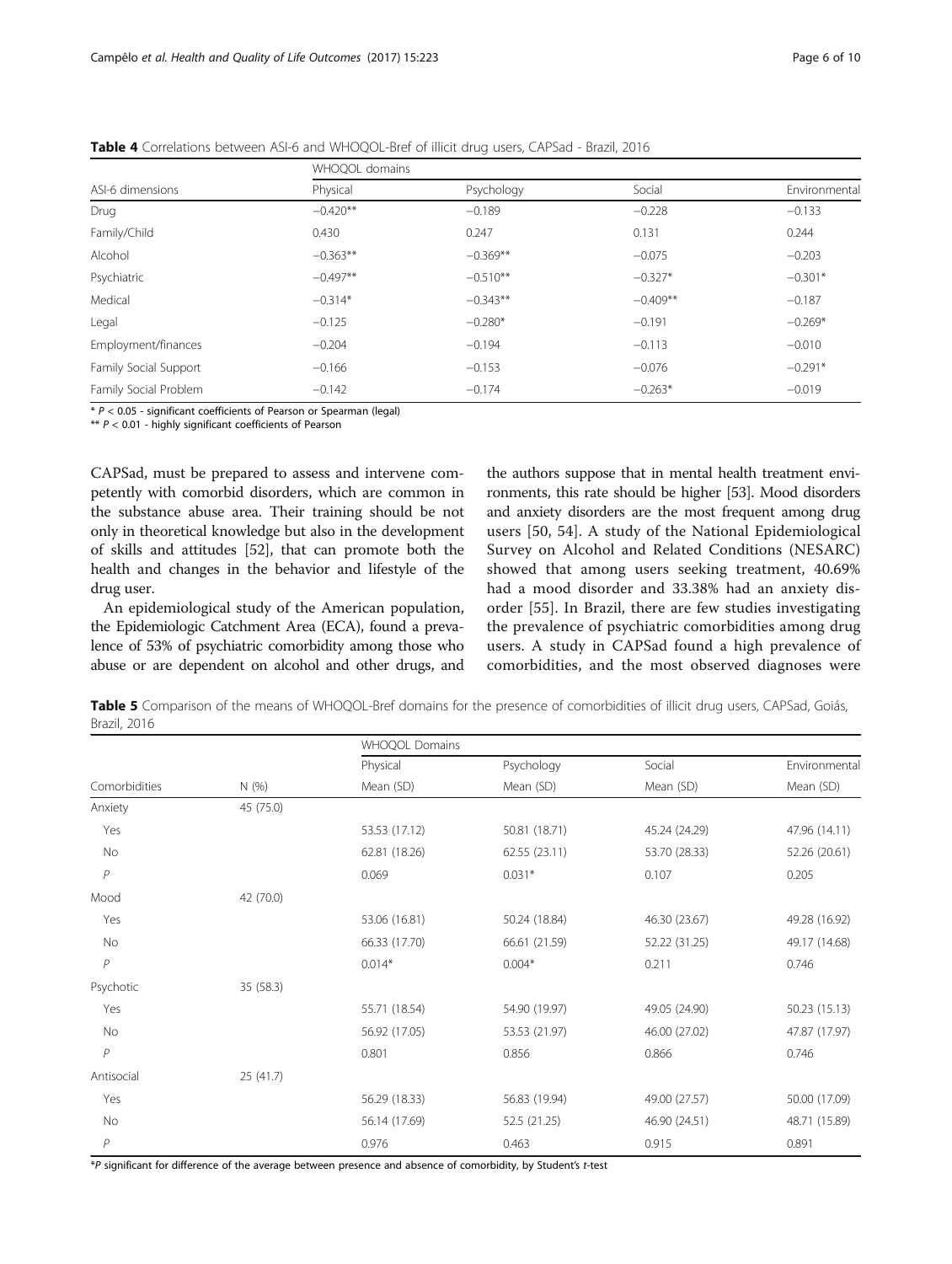<span id="page-6-0"></span>major depressive episodes with 69.9% and generalized anxiety with 63.10% [\[50](#page-8-0)]. Other studies have shown that anxiety disorders [[14](#page-7-0), [27](#page-8-0)] and mood disorders [[24](#page-8-0), [26](#page-8-0)] are very prevalent and have a negative effect on abusers/dependents quality of life. The evaluation by MINI in this study agrees with these previous studies identifying a high prevalence of mood and anxiety comorbidities.

Previous studies indicate that most of the crack users are male, young, without a partner, have a low socio-economic status, low level of education, and are unemployed [[56](#page-9-0)–[58](#page-9-0)]. Marijuana users seeking treatment in Brazil tend to be male, with an average age of 32, with no partner, and have some degree of education and occupation [\[59\]](#page-9-0). Recent studies in CAPSad have shown a different profile of illicit drugs users – for example, a higher average age [[26](#page-8-0)], higher education [[60](#page-9-0)], or higher socio-economic status  $[24, 60]$  $[24, 60]$  $[24, 60]$  $[24, 60]$  – similar to our findings.

The high prevalence of marijuana found in this research is in line with the fact that it is the most widely used illicit drug worldwide [\[1](#page-7-0)]. Its high use in the previous 30 days indicates a high rate of continuity of use after experimentation. The earlier someone begins using marijuana and the longer use, the more harmful the consequences can be [\[61](#page-9-0)].

This study observed that, after marijuana, inhaled cocaine and crack cocaine were the most commonly used illicit drugs, confirming the high prevalence of these substances in Brazil [[1\]](#page-7-0). A multicenter study revealed an increase in the prevalence of crack use in Brazil and highlighted the severity of psychosocial problems and psychiatric symptoms in crack users [\[62\]](#page-9-0). Other study showed that 78.9% of crack users in treatment at CAPSad used another substance before crack [\[60\]](#page-9-0).

Changes in the profile of populations with substance abuse reveal an increased use of multiple drugs rather than the use of only one substance [[48,](#page-8-0) [57](#page-9-0)], which may lead to a greater severity of dependence [[48\]](#page-8-0). This new reality was also observed in our sample. The knowledge about which is the substance first experimented, the longest used and the most recently used, besides which of them are used concomitantly, may add information about the drug users' environment and may guide public policies to prevent the use of these substances. A research suggested that the sequence of drugs' first use may be more related to external factors such as group pressure and trafficking influence, rather than user preference [\[56\]](#page-9-0). The low percentage of inhalants, as well as stimulants and hallucinogens, may be justified by external factors, such as the ease of obtaining other drugs, such as crack cocaine, which is easy to market in Brazil [\[1,](#page-7-0) [56](#page-9-0)].

Even with the limitations of sample size and its heterogeneity of substance use at the moment of the interview, this study makes important contributions, showing the need to know the different aspects that should be highlighted in the treatment of substance use disorders. Treatment that

does not prioritize user needs, which can be revealed in subjective assessments of quality of life, commonly has high dropout rates [[37](#page-8-0)]. The fact that the quantity and frequency of substance use are not the most salient factors to determine the quality of life in this population implies the need for treatment and services that focus on areas other than sobriety or reduction of use [[7,](#page-7-0) [46](#page-8-0)], such as user recovery. The recovery may include physical and mental health, social functioning, safe environment, comfort, and availability of resources.

The results of this study emphasize the importance of further studies on the presence of psychiatric disorders in users who receive treatment for substance abuse/ dependence, and on how the presence of psychiatric comorbidities can be related to the quality of life of these users. Another aspect to be highlighted is the perception that there is a need for capacity-building for professionals from different areas that are involved in the treatment so that there can be an improvement in both diagnostic evaluation and therapeutic interventions, reinforcing the integrality in the care of CAPSad users.

# Conclusion

In conclusion, this study revealed the inverse correlation between the severity of dependence on illicit drugs and the quality of life of users. These findings highlight the importance of assessing the quality of life of illicit drug users in treatment, and of understanding how it may be related to the various aspects of their lives. This understanding can facilitate an assessment of the problem, the development of approach strategies and therapeutic intervention, and more appropriate public policies for substance use disorders.

# Additional files

[Additional file 1:](dx.doi.org/10.1186/s12955-017-0795-5) Approval Document from the Ethics Committee of the Federal University of Goiás, Brazil. (PDF 36 kb)

[Additional file 2:](dx.doi.org/10.1186/s12955-017-0795-5) Research consent by the institution "Psychosocial care center for alcohol and drugs" (CAPSad). (PDF 486 kb)

#### Abbreviations

ASI: Addiction Severity Index; CAPSad: Psychosocial Care Center for alcohol and drugs; DSM-IV: Diagnostic and Statistical Manual of Mental Disorders; ECA: Epidemiologic Catchment Area; HIV: Human Immunodeficiency Virus; ICD-10: International Classification of Diseases; MINI: Mini International Neuropsychiatric Interview; NESARC: National Epidemiological Survey on Alcohol and Related Conditions; SENAD: National Secretariat for Policy on Drugs; SPSS: Statistical Program of the Social Sciences; SUS: Single System Health; WHO: World Health Organization; WHOQOL: World Health Organization Quality of Life

#### Acknowledgements

Not applicable.

#### Funding

The authors declare that there was no funding for this research.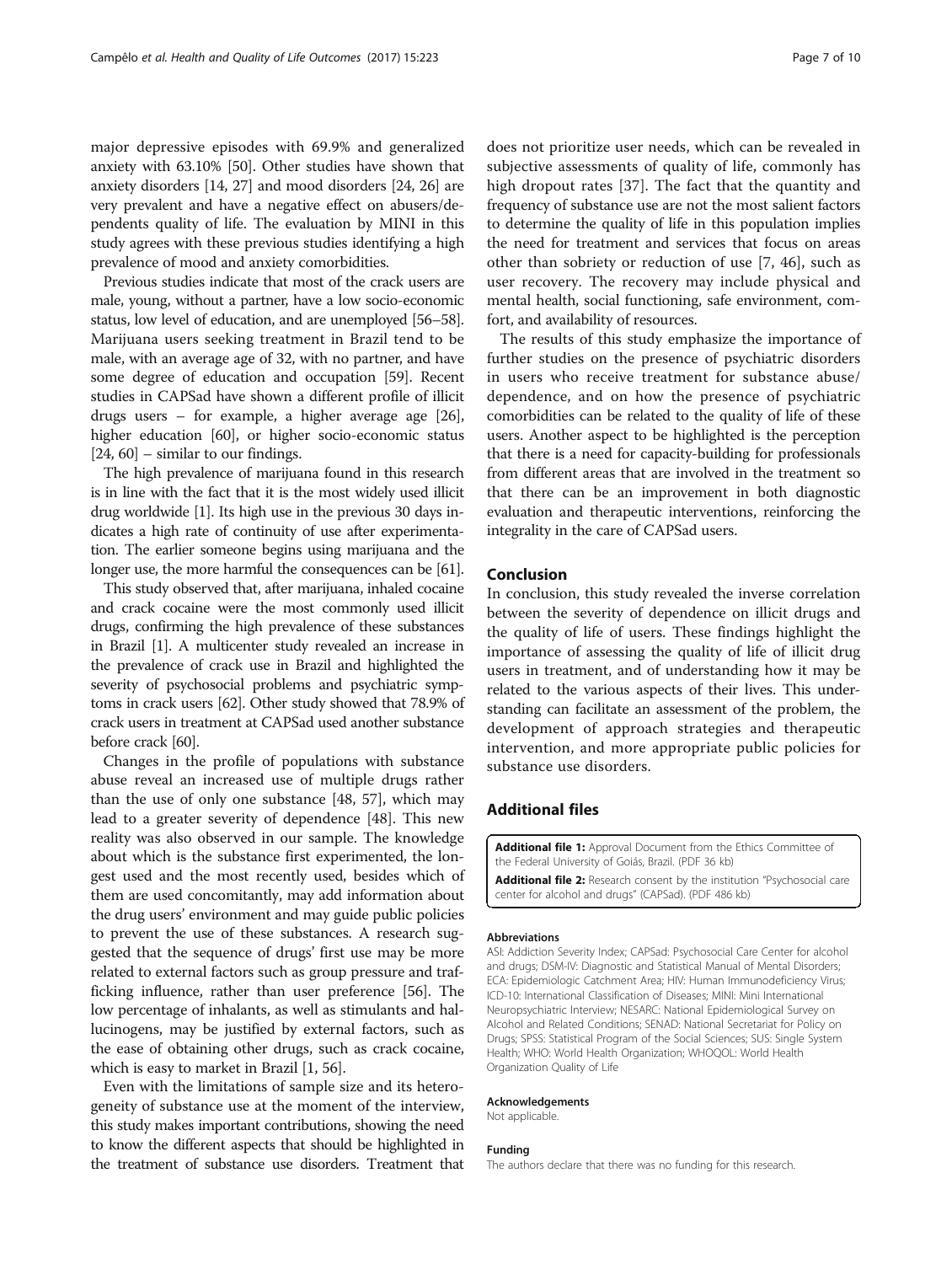## <span id="page-7-0"></span>Availability of data and materials

The authors declare that the datasets used and/or analyzed during the current study are available from the corresponding author on reasonable request.

#### Authors' contributions

SRC was the main researcher, responsible for the concept/design, the data collection, the data analysis/interpretation and drafting the article. MAB Participated in the concept/design, data analysis/interpretation and drafting article. DRD performed statistical analysis and participated in the data interpretation, drafting article and critical revision of the article. CCC Participated in the data analysis/interpretation, drafting the article and critical revision of the article. CRL Contributed to concept/design and participated in the data analysis/interpretation and critical revision of the article. CCP. Participated in the data analysis/interpretation and critical revision of the article. All authors read and approved the final manuscript.

#### Ethics approval and consent to participate

The authors confirm that the Ethics Committee of Federal University of Goiás has approved this study, Reference Number: 927,256. All the participants accepted to participate in this research by signing the Informed Consent. The statement of Ethics Committee approval, as well the statement of Informed Consent, will be sent to the Health and Quality of Life Outcomes as Additional files [1](#page-6-0) and [2.](#page-6-0)

#### Consent for publication

Not applicable.

#### Competing interests

The authors declare that they have no competing interests.

#### Publisher's Note

Springer Nature remains neutral with regard to jurisdictional claims in published maps and institutional affiliations.

#### Author details

<sup>1</sup>Medical School, Federal University of Goiás, Rua B4, Qd 5, Lt 6, Casa 2, Setor Bueno CEP, Goiás 74210-103, Brazil. <sup>2</sup>Nursing School, Federal University of Goiás, Goiás, Brazil. <sup>3</sup>Dentistry School, Federal University of Goiás, Goiás, Brazil.

## Received: 10 January 2017 Accepted: 2 November 2017 Published online: 17 November 2017

#### References

- 1. United Nations Office on Drugs and Crime (UNODC). World Drug Report 2015. [https://www.unodc.org/documents/wdr2015/World\\_Drug\\_Report\\_](https://www.unodc.org/documents/wdr2015/World_Drug_Report_2015.pdf) [2015.pdf](https://www.unodc.org/documents/wdr2015/World_Drug_Report_2015.pdf) (2015). Accessed 18 Aug 2017.
- 2. Brasil. A política do Ministério da Saúde para a atenção integral a usuários de álcool e outras drogas. Brasília, DF: Ministério da Saúde; 2003. [http://](http://bvsms.saude.gov.br/bvs/publicacoes/politica_atencao_alcool_drogas.pdf) [bvsms.saude.gov.br/bvs/publicacoes/politica\\_atencao\\_alcool\\_drogas.pdf](http://bvsms.saude.gov.br/bvs/publicacoes/politica_atencao_alcool_drogas.pdf). Accessed 15 Sept 2017.
- 3. Fleck MPA. Problemas conceituais em qualidade de vida. In: Fleck MPA, editor. A avaliação de qualidade de vida: guia para profissionais da saúde. Porto Alegre: Artmed; 2008. p. 19–28.
- 4. Campos MO, Rodrigues Neto JF. Qualidade de vida: um instrumento para promoção de saúde. Rev Baiana Saúde Pública. 2008 May-Aug;32(2):232–40. [http://stoa.usp.br/lislaineaf/files/-1/19150/qualidade-vida-instrumento](http://stoa.usp.br/lislaineaf/files/-1/19150/qualidade-vida-instrumento-promocao-saude%3E.pdf)[promocao-saude%3E.pdf.](http://stoa.usp.br/lislaineaf/files/-1/19150/qualidade-vida-instrumento-promocao-saude%3E.pdf) Accessed 18 Aug 2017.
- 5. Mendlowicz MV, Stein MB. Quality of life in individuals with anxiety disorders. Am J Psychiatry. 2000;157(5):669–82. [http://ajp.psychiatryonline.](http://ajp.psychiatryonline.org/doi/full/10.1176/appi.ajp.157.5.669) [org/doi/full/10.1176/appi.ajp.157.5.669](http://ajp.psychiatryonline.org/doi/full/10.1176/appi.ajp.157.5.669). Accessed 23 Nov 2016.
- 6. González-Saiz F, Rojas OL, Castillo II. Measuring the impact of psychoactive substance on health-related quality of life: an update. Curr Drug Abuse Rev. 2009;2(1):5–10. [https://www.researchgate.net/publication/26693930\\_](https://www.researchgate.net/publication/26693930_Measuring_the_Impact_of_Psychoactive_Substance_on_Health-Related_Quality_of_Life_An_Update) [Measuring\\_the\\_Impact\\_of\\_Psychoactive\\_Substance\\_on\\_Health-Related\\_](https://www.researchgate.net/publication/26693930_Measuring_the_Impact_of_Psychoactive_Substance_on_Health-Related_Quality_of_Life_An_Update) [Quality\\_of\\_Life\\_An\\_Update](https://www.researchgate.net/publication/26693930_Measuring_the_Impact_of_Psychoactive_Substance_on_Health-Related_Quality_of_Life_An_Update). Accessed 22 May 2016.
- 7. Tracy EM, Laudet AB, Min MO, Kim H, Brown S, Jun MK, Singer L. Prospective patterns and correlates of quality of life among women in substance abuse treatment. Drug Alcohol Depend. 2012;124(3):242–9. [http://www.ncbi.nlm.nih.](http://www.ncbi.nlm.nih.gov/pmc/articles/PMC3366154/) [gov/pmc/articles/PMC3366154/](http://www.ncbi.nlm.nih.gov/pmc/articles/PMC3366154/). Accessed 22 May 2016.
- 8. Baharom N, Hassan MR, Ali N, Shah SA. Improvement of quality of life following 6 months of methadone maintenance therapy in Malaysia. Subst Abuse Treat Prev Policy. 2012 Aug 1;7:32. [http://www.ncbi.nlm.nih.gov/](http://www.ncbi.nlm.nih.gov/pubmed/22853701) [pubmed/22853701.](http://www.ncbi.nlm.nih.gov/pubmed/22853701) Accessed 18 Aug 2017.
- 9. Gaughran F, Stah D, Ismail K, Atakan Z, Lally J, Gardner-Sood P, Patel A, David A, Hopkins D, Harries B, et al. Improving physical health and reducing substance use in psychosis-randomised control trial (IMPACT RCT): study protocol for a cluster randomized controlled trial. BMC Psychiatry. 2013 Oct;13:263. [http://www.biomedcentral.com/1471-244X/13/263.](http://www.biomedcentral.com/1471-244X/13/263) Accessed 18 Aug 2017.
- 10. Dhawan A, Chopra A. Does buprenorphine maintenance improve the quality of life of opioid users? Indian J Med Res. 2013 Jan;137(1):130–5. [http://www.ncbi.nlm.nih.gov/pubmed/23481062.](http://www.ncbi.nlm.nih.gov/pubmed/23481062) Accessed 18 Aug 2015
- 11. Petry N, Andrade L, Rash C, Cherniack M. Engaging in job-related activities is associated with reductions in employment problems and improvements in quality of life in substance abusing patients. Psychol Addict Behav. 2014 Mar;28(1):268–675. [https://www.ncbi.nlm.nih.gov/pubmed/23586451.](https://www.ncbi.nlm.nih.gov/pubmed/23586451) Accessed 18 Aug 2015.
- 12. Karow A, Verthein U, Pukrop R, Reimer J, Haasen C, Krausz M, Schäfer I. Quality of life profiles and changes in the course of maintenance treatment among 1,015 patients with severe opioid dependence. Subst Use Misuse. 2011;46(6):705–15. [http://www.tandfonline.com/doi/abs/10.3109/10826084.](http://www.tandfonline.com/doi/abs/10.3109/10826084.2010.509854?journalCode=isum20) [2010.509854?journalCode=isum20.](http://www.tandfonline.com/doi/abs/10.3109/10826084.2010.509854?journalCode=isum20) Accessed 18 Aug 2015.
- 13. Hussaarts P, Roozen HG, Meyers RJ, Wetering BJM, McCrady BS. Problem areas reported by substance abusing individuals and their concerned significant others. The Am J on Addict. 2012 Jan-Feb;21(1):38–46. http://onlinelibrary.wiley.com/doi/10.1111/j.1521-0391.2011.00187x/abstract. Accessed 18 Aug 2015.
- 14. Magidson JF, Liu SM, Lejuez CW, Blanco C. Comparison of the course of substance use disorders among individuals with and without generalized anxiety disorder in a nationally representative sample. J Psychiatr Res. 2012 May;46(5):659–66.<https://www.ncbi.nlm.nih.gov/pubmed/22444600>. Accessed 21 June 2016.
- 15. Benaiges I, Prat G, Adan A. Health-related quality of life in patients with dual diagnosis: clinical correlates. Health Qual Life Outcomes. 2012 Sep;10:106. [http://www.ncbi.nlm.nih.gov/pubmed/22950596.](http://www.ncbi.nlm.nih.gov/pubmed/22950596) Accessed 18 Aug 2015.
- 16. Martínez-González JM, Munera-Ramos P, Becoña-Iglesias E. Drogodependientes vs. Usuários de salud mental com transtornos de personalidade: su relación com la calidade de vida, la psicopatología em Eje I, el ajuste psicológico y dinámica familiar. Anal Psicol. 2013 Jan-Jun;29(1): 48–54. [http://scielo.isciii.es/scielo.php?pid=S0212-](http://scielo.isciii.es/scielo.php?pid=S0212-97282013000100006&script=sci_arttext) [97282013000100006&script=sci\\_arttext](http://scielo.isciii.es/scielo.php?pid=S0212-97282013000100006&script=sci_arttext). Accessed 18 Aug 2015.
- 17. Wiest K, Colditz J, Carr K, Asphaug V, McCarty D, Pilkonis P. Pain and emotional distress among substance-use patients beginning treatment relative to a representative comparison group. J Addict Med. 2014 Nov-Dec; 8(6):407–14.<https://www.ncbi.nlm.nih.gov/pmc/articles/PMC4221468/>. Accessed 18 Aug 2015.
- 18. Fang J, Jiang R, Shen J, Jiang D, Tu X, Messing S, Tang W. Development and validation of a quality of life instrument for patients with drug dependence: comparisons with SF-36 and WHOQOL-100. Inter J of Nursing Studies. 2011 Set;48(9):1080–1095. [http://www.journalofnursingstudies.com/article/S0020-](http://www.journalofnursingstudies.com/article/S0020-7489(11)00051-4/abstract) [7489\(11\)00051-4/abstract](http://www.journalofnursingstudies.com/article/S0020-7489(11)00051-4/abstract). Accessed 18 Aug 2015.
- 19. Zubaran C, Emerson J, Sud R, Zolfaghari E, Foresti K. The application of the drug user quality of life scale (DUQOL). Health Qual Life Outcomes. 2012 Mar;10:31. [https://hqlo.biomedcentral.com/track/pdf/10.1186/1477-7525-10-](https://hqlo.biomedcentral.com/track/pdf/10.1186/1477-7525-10-31?site=hqlo.biomedcentral.com) [31?site=hqlo.biomedcentral.com](https://hqlo.biomedcentral.com/track/pdf/10.1186/1477-7525-10-31?site=hqlo.biomedcentral.com). Accessed 18 Aug 2015.
- 20. Bourion-Bédès S, Schwan R, Epstein J, Laprevote V, Bédès A, Bonnet JL, Baumann C. Combination of classical test theory (CTT) and item response theory (IRT) analysis to study the psychometric properties of the French version of the quality of life enjoyment and satisfaction questionnaire-short form (Q-LES-Q-SF). Qual Life Res. 2015 Feb;24(2):287–93. [https://link.springer.](https://link.springer.com/article/10.1007/s11136-014-0772-y) [com/article/10.1007%2Fs11136-014-0772-y.](https://link.springer.com/article/10.1007/s11136-014-0772-y) Accessed 18 Aug 2015.
- 21. Laudet AB, Stanick V. Predictors of motivation for abstinence at the end of outpatient substance abuse treatment. J Subst Abuse Treat. 2010; 38(4):317–27.<https://www.ncbi.nlm.nih.gov/pmc/articles/PMC2859988/>. Accessed 21 June 2016.
- 22. Gonzales R, Ang A, Glik DC, Rawson RA, Lee S, Iguchi MY. Methamphetamine treatment project corporate authors. Quality of life among treatment seeking methamphetamine-dependent individuals. Am J Addict. 2011;20(4):366–72. [http://onlinelibrary.wiley.com/doi/ 10.1111/j.1521-0391.2011.00142.x/abstract.](http://onlinelibrary.wiley.com/doi/%2010.1111/j.1521-0391.2011.00142.x/abstract) Accessed 27 July 2016.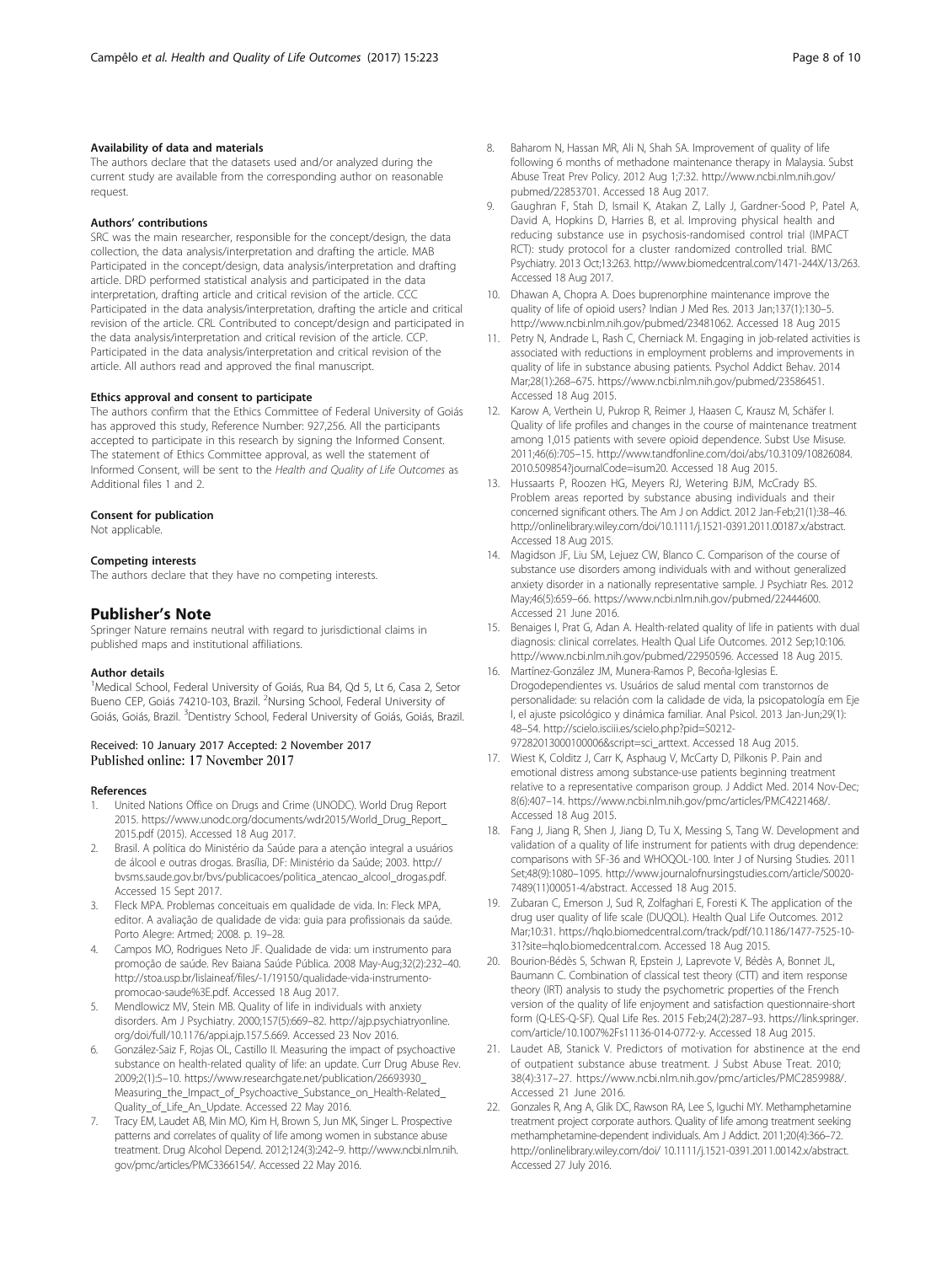- <span id="page-8-0"></span>23. Wu LT, Ling W, Burchett B, Blazer DG, Yang C, Pan JJ, Reeve BB, Woody GE. Use of item response theory and latent class analysis to link poly-substance use disorders with addiction severity, HIV risk, and quality of life among opioid-dependent patients in the clinical trials network. Drug Alcohol Depend. 2011 Nov 1;118(2–3):186–93. [https://uncch.pure.elsevier.com/en/](https://uncch.pure.elsevier.com/en/publications/use-of-item-response-theory-and-latent-class-analysis-to-link-pol) [publications/use-of-item-response-theory-and-latent-class-analysis-to-link](https://uncch.pure.elsevier.com/en/publications/use-of-item-response-theory-and-latent-class-analysis-to-link-pol)[pol.](https://uncch.pure.elsevier.com/en/publications/use-of-item-response-theory-and-latent-class-analysis-to-link-pol) Accessed 18 Aug 2017.
- 24. Marcon SR, Xavier JS, Barcelon AA, Espinosa MM, Barbosa DA. Correlation between depressive symptoms and quality of life in users of psychoactive substances. Rev Esc Enferm USP. 2014;48(4):662–8. [http://www.scielo.br/pdf/](http://www.scielo.br/pdf/reeusp/v48n4/pt_0080-6234-reeusp-48-04-662.pdf) [reeusp/v48n4/pt\\_0080-6234-reeusp-48-04-662.pdf.](http://www.scielo.br/pdf/reeusp/v48n4/pt_0080-6234-reeusp-48-04-662.pdf) Accessed 30 June 2016.
- 25. Linares E, Moreno A, Ruiz E, Calderón F, Cordero A, López J. TDAH en pacientes con adicción a sustancias: análisis de la prevalencia y de los problemas relacionados con el consumo en una muestra atendida en un servicio de tratamiento ambulatorio. Trastornos Adictivos. 2012;14(3):89–95. [http://www.](http://www.elsevier.es/es-revista-trastornos-adictivos-182-articulo-tdah-pacientes-con-adiccion-sustancias-X1575097312573912) [elsevier.es/es-revista-trastornos-adictivos-182-articulo-tdah-pacientes-con-adiccion](http://www.elsevier.es/es-revista-trastornos-adictivos-182-articulo-tdah-pacientes-con-adiccion-sustancias-X1575097312573912)[sustancias-X1575097312573912](http://www.elsevier.es/es-revista-trastornos-adictivos-182-articulo-tdah-pacientes-con-adiccion-sustancias-X1575097312573912). Accessed 18 Aug 2015.
- 26. Marini M, Schnornberger TM, Brandalise GB, Bergozza M, Heldt E Quality of life determinants in patients of a psychosocial care center for alcohol and other drug users. Issues Ment Health Nurs. 2013;34(7):524–530. [https://www.](https://www.ncbi.nlm.nih.gov/pubmed/23875554) [ncbi.nlm.nih.gov/pubmed/23875554](https://www.ncbi.nlm.nih.gov/pubmed/23875554). Accessed 30 June 2016.
- 27. Iskandar S, Crevel R, Hidayat T, Siregar IMP, Achmad TH, Van Der Ven AJ, Jong CA. Severity of psychiatric and physical problems is associated with lower quality of life in methadone patients in Indonesia. Am J Addict. 2013; 22(5):425–31. [http://onlinelibrary.wiley.com/doi/10.1111/j.1521-0391.2013.](http://onlinelibrary.wiley.com/doi/10.1111/j.1521-0391.2013.00334.x/abstract) [00334.x/abstract.](http://onlinelibrary.wiley.com/doi/10.1111/j.1521-0391.2013.00334.x/abstract) Accessed 28 July 2016.
- 28. Lugoboni F, Mirijello A, Faccini M, Casari R, Cossari A, Musi G, Bissoli G, Quaglio G, Addolorato G. Quality of life in a cohort of high-dose benzodiazepine dependent patients. Drug Alcohol Depend. 2014 Sep 1;142: 105–9. [https://moh-it.pure.elsevier.com/en/publications/quality-of-life-in-a](https://moh-it.pure.elsevier.com/en/publications/quality-of-life-in-a-cohort-of-high-dose-benzodiazepine-dependent)[cohort-of-high-dose-benzodiazepine-dependent](https://moh-it.pure.elsevier.com/en/publications/quality-of-life-in-a-cohort-of-high-dose-benzodiazepine-dependent). Accessed 18 Aug 2017.
- 29. Cacciola JS, Alterman AI, Habing B, McLellan AT. Recent status scores for version 6 of the addiction severity index (ASI-6). Addiction. 2011;106(9): 1588–602.<https://www.ncbi.nlm.nih.gov/pmc/articles/PMC3602995/>. Accessed 27 July 2016.
- 30. Kessler FHP. Desenvolvimento e validação da sexta versão da Addiction Severity Index (ASI6) para o Brasil e outras análises em uma amostra multicêntrica de usuários de drogas que buscam tratamento no país. []. Porto Alegre: Universidade Federal do Rio Grande do Sul; 2011. [http://hdl.](http://hdl.handle.net/10183/30925) [handle.net/10183/30925.](http://hdl.handle.net/10183/30925) Accessed 29 Nov 2016.
- 31. Organização Mundial da Saúde (OMS). CID-10 Classificação Estatística Internacional de Doenças e Problemas Relacionados à Saúde. 10th review, vol. v. 1. São Paulo: Universidade de São Paulo; 2008.
- 32. American Psichiatric Association (APA). Manual diagnóstico e estatístico de transtornos mentais – DSM-IV-TRTM. In: Cláudia Dornelles translation. 4th ed. revised ed. Porto Alegre: Artmed; 2008.
- 33. Tiffany ST, Friedman L, Greenfield SF, Hasin DS, Jackson R. Beyond drug use: a systematic consideration of other outcomes in evaluations of treatments for substance use disorders. Addiction. 2012;107(4):709–18. [http://www.ncbi.](http://www.ncbi.nlm.nih.gov/pmc/articles/PMC3257402/) [nlm.nih.gov/pmc/articles/PMC3257402/](http://www.ncbi.nlm.nih.gov/pmc/articles/PMC3257402/) Accessed 22 May 2016.
- 34. Ribeiro M, Laranjeira R. Evolução do conceito de dependência [atualizada, com comentários sobre o DSM-5]. In: Gigliotti A, Guimarães A, editors. Dependência, compulsão e impulsividade. Rio de Janeiro: Rubio; 2016. Chapter 1. [https://www.researchgate.net/publication/283277043\\_Evolucao\\_](https://www.researchgate.net/publication/283277043_Evolucao_do_conceito_de_dependencia_atualizada_com_comentarios_sobre_o_DSM-5) [do\\_conceito\\_de\\_dependencia\\_atualizada\\_com\\_comentarios\\_sobre\\_o\\_DSM-5.](https://www.researchgate.net/publication/283277043_Evolucao_do_conceito_de_dependencia_atualizada_com_comentarios_sobre_o_DSM-5) Accessed 1 Dec 2016.
- 35. Kessler F, Cacciola J, Alterman I, Faller S, Maria Lucia Souza-Formigoni MLO, Cruz MS, Brasiliano S, Pechansky F. Psychometric properties of the sixth version of the Addiction Severity Index (ASI-6) in Brazil. Rev Bras Psiquiatr. 2012;34(1):24–33.ahttp://www.scielo.br/scielo.php?script=sci\_arttext&pid= S1516-44462012000100006. Accessed 18 Sept 2017.
- 36. Fleck MPA, Louzada S, Xavier M, Chachamovich E, Vieira G, Santos L, Pinzon V. Application of the Portuguese version of the abbreviated instrument of quality life WHOQOL-bref. Rev Saúde Pública. 2000;34(2):178–83. [http://](http://www.scielo.br/scielo.php?script=sci_arttext&pid=S0034-89102000000200012) [www.scielo.br/scielo.php?script=sci\\_arttext&pid=S0034-89102000000200012.](http://www.scielo.br/scielo.php?script=sci_arttext&pid=S0034-89102000000200012) Accessed 2 June 2016.
- 37. Faller S, Peuker AN, Sordi A, Stolf A, Souza-Formigoni MLO, Cruz MS, Brasiliano S, Pechansky F, Kessler F. Who seeks public treatment for substance abuse in Brazil? Results of a multicenter study involving four Brazilian state capitals. Trends Psychiatry Psychother. 2014;36(4):193–202. [http://www.scielo.br/pdf/](http://www.scielo.br/pdf/trends/v36n4/2237-6089-trends-36-04-00193.pdf) [trends/v36n4/2237-6089-trends-36-04-00193.pdf.](http://www.scielo.br/pdf/trends/v36n4/2237-6089-trends-36-04-00193.pdf) Accessed 1 July 2016.
- 38. Sheehan DV, Lecrubier Y, Harnett-Sheehan K, Amorim PA, Janavs J, Weiller EHT, Hergueta T, Baker RDG, Dunbar GCL. The Mini-International Neuropsychiatric Interview (M.I.N.I): The development and validation of Structured Diagnostic Psychiatric Interview for DSM-IV and ICD-10. J Clin Psychiatry. 1998;59(20):22–33. [https://www.researchgate.net/publication/](https://www.researchgate.net/publication/13406551_The_Mini-International_Neuropsychiatric_Interview_MINI_The_development_and_validation_of_Structured_Diagnostic_Psychiatric_Interview_for_DSM-IV_and_ICD-10) [13406551\\_The\\_Mini-International\\_Neuropsychiatric\\_Interview\\_MINI\\_The\\_](https://www.researchgate.net/publication/13406551_The_Mini-International_Neuropsychiatric_Interview_MINI_The_development_and_validation_of_Structured_Diagnostic_Psychiatric_Interview_for_DSM-IV_and_ICD-10) [development\\_and\\_validation\\_of\\_Structured\\_Diagnostic\\_Psychiatric\\_](https://www.researchgate.net/publication/13406551_The_Mini-International_Neuropsychiatric_Interview_MINI_The_development_and_validation_of_Structured_Diagnostic_Psychiatric_Interview_for_DSM-IV_and_ICD-10) [Interview\\_for\\_DSM-IV\\_and\\_ICD-10](https://www.researchgate.net/publication/13406551_The_Mini-International_Neuropsychiatric_Interview_MINI_The_development_and_validation_of_Structured_Diagnostic_Psychiatric_Interview_for_DSM-IV_and_ICD-10). Accessed 2 June 2016.
- 39. Amorim P. MINI international neuropsychiatric interview (MINI): validation of a short structured diagnostic psychiatric interview. Rev Bras Psiquiatr. 2000; 22(3):106–15. [http://www.scielo.br/scielo.php?script=sci\\_arttext&pid=S1516-](http://www.scielo.br/scielo.php?script=sci_arttext&pid=S1516-44462000000300003) [44462000000300003.](http://www.scielo.br/scielo.php?script=sci_arttext&pid=S1516-44462000000300003) Accessed 2 June 2016.
- 40. Lima AFBS, Fleck MPA. Qualidade de vida e alcoolismo. In: Fleck MPA, editor. A avaliação de qualidade de vida: guia para profissionais da saúde. Porto Alegre: Artmed; 2008. p. 115–22.
- 41. Heslin KC, Stein JA, Heinzerling KG, Pan D, Magladry C, Hays RD. Clinical correlates of health-related quality of life among opioid-dependent patients. Qual Life Res. 2011;20(8):1205–13. [http://www.ncbi.nlm.nih.gov/pmc/articles/](http://www.ncbi.nlm.nih.gov/pmc/articles/PMC3178032/) [PMC3178032/](http://www.ncbi.nlm.nih.gov/pmc/articles/PMC3178032/). Accessed 27 July 2016.
- 42. Sartes LMA. Propriedades psicométricas da versão brasileira do Addiction Severity Index 6 (ASI6): Uma abordagem pela Teoria de Resposta ao Item. []. São Paulo: Universidade Federal de São Paulo; 2010. [http://repositorio.](http://repositorio.unifesp.br/handle/11600/9989) [unifesp.br/handle/11600/9989](http://repositorio.unifesp.br/handle/11600/9989). Accessed 30 Nov 2016.
- 43. O'Brien S, Mattick RP, White J, Breen C, Kimber J, Ritter A, Lintzeris N, NEPOD Research Group. Maintenance pharmacotherapy for opioid dependence and sf-36 health status: a comparison with general population norms and other chronic disorders. Addict Disord Their Treat. 2006;5(4):155–164. [https://www.researchgate.net/publication/232239493\\_Maintenance\\_](https://www.researchgate.net/publication/232239493_Maintenance_Pharmacotherapy_for_Opioid_Dependence_and_SF-36_Health_Status_A_Comparison_With_General_Population_Norms_and_Other_Chronic_Disorders) [Pharmacotherapy\\_for\\_Opioid\\_Dependence\\_and\\_SF-36\\_Health\\_Status\\_A\\_](https://www.researchgate.net/publication/232239493_Maintenance_Pharmacotherapy_for_Opioid_Dependence_and_SF-36_Health_Status_A_Comparison_With_General_Population_Norms_and_Other_Chronic_Disorders) [Comparison\\_With\\_General\\_Population\\_Norms\\_and\\_Other\\_Chronic\\_](https://www.researchgate.net/publication/232239493_Maintenance_Pharmacotherapy_for_Opioid_Dependence_and_SF-36_Health_Status_A_Comparison_With_General_Population_Norms_and_Other_Chronic_Disorders) [Disorders](https://www.researchgate.net/publication/232239493_Maintenance_Pharmacotherapy_for_Opioid_Dependence_and_SF-36_Health_Status_A_Comparison_With_General_Population_Norms_and_Other_Chronic_Disorders). Accessed 27 July 2016.
- 44. De Maeyer J, Vanderplasschen W, Lammertyn J, van Nieuwenhuizen C, Sabbe B, Broekaert E. Current quality of life and its determinants among opiate-dependent individuals five years after starting methadone treatment. Qual Life Res. 2011;20(1):139–50. [https://www.researchgate.net/publication/](https://www.researchgate.net/publication/45952589_Current_quality_of_life_and_its_determinants_among_opiate-dependent_individuals_five_years_after_starting_methadone_treatment) [45952589\\_Current\\_quality\\_of\\_life\\_and\\_its\\_determinants\\_among\\_opiate](https://www.researchgate.net/publication/45952589_Current_quality_of_life_and_its_determinants_among_opiate-dependent_individuals_five_years_after_starting_methadone_treatment)[dependent\\_individuals\\_five\\_years\\_after\\_starting\\_methadone\\_treatment.](https://www.researchgate.net/publication/45952589_Current_quality_of_life_and_its_determinants_among_opiate-dependent_individuals_five_years_after_starting_methadone_treatment) Accessed 28 July 2016.
- 45. Fröhlich SE, Zaccolo AV, da Silva SL, Mengue SS. Association between drug prescribing and quality of life in primary care. Pharm World Sci. 2010;32(6): 744–51. DOI[10.1007/s11096-010-9431-8.](http://dx.doi.org/10.1007/s11096-010-9431-8) [https://link.springer.com/article/10.](https://link.springer.com/article/10.1007/s11096-010-9431-8) [1007/s11096-010-9431-8](https://link.springer.com/article/10.1007/s11096-010-9431-8). Accessed Sept 29, 2017.
- 46. Laudet AB. The case for considering quality of life in addiction research and clinical practice. Addict Sci Clin Pract. 2011;6(1):44–55. [http://www.ncbi.nlm.](http://www.ncbi.nlm.nih.gov/pmc/articles/PMC3188817/) [nih.gov/pmc/articles/PMC3188817/.](http://www.ncbi.nlm.nih.gov/pmc/articles/PMC3188817/) Accessed 21 June 2016
- 47. Kessler F, Faller S, Souza-Formigoni MLO, Cruz MS, Brasiliano S, Stolf AR, Pechansky F. Multidimensional evaluation of drug users and the addiction severity index. Rev Psiquiatr Rio Gd Sul. 2010;32(2):48–56. [http://www.](http://www.scielo.br/scielo.php?script=sci_arttext&pid=S0101-81082010000200005) [scielo.br/scielo.php?script=sci\\_arttext&pid=S0101-81082010000200005](http://www.scielo.br/scielo.php?script=sci_arttext&pid=S0101-81082010000200005). Accessed 21 June 2016.
- 48. Jora NP. Consumo de cocaína, crack e múltiplas drogas: interfaces com a Qualidade de Vida de usuários. []. Ribeirão Preto: Universidade de São Paulo; 2014. [http://www.teses.usp.br/teses/disponiveis/22/22131/tde-07012015-](http://www.teses.usp.br/teses/disponiveis/22/22131/tde-07012015-140041/pt-br.php) [140041/pt-br.php](http://www.teses.usp.br/teses/disponiveis/22/22131/tde-07012015-140041/pt-br.php). Accessed 30 Nov 2016.
- 49. Scheffer M, Pasa GG, Almeida RMM. Alcohol, cocaine, and crack dependence and psychiatric disorders. Psic: Teor e Pesq. 2010;26(3): 533–41.<http://www.scielo.br/pdf/ptp/v26n3/a16v26n3.pdf>. Accessed 2 June 2016.
- 50. Andrade JDS. Prevalência da comorbidade psiquiátrica em dependentes de drogas de abuso atendidos nos Centros de Atenção Psicossocial álcool e drogas do estado do Sergipe. [dissertation]. São Cristovão: Universidade Federal de Sergipe; 2014. [http://bdtd.ufs.br/handle/tede/1067.](http://bdtd.ufs.br/handle/tede/1067) Accessed 30 Nov 2016
- 51. Laranjeira R, Zaleski M, Ratto L. Comorbidades psiquiátricas: uma visão global. In: Associação Brasileira de Estudo de Álcool e outras Drogas. Comorbidades: transtornos mentais x transtornos por uso de substâncias de abuso. São Paulo: ABEAD; 2004. p. 7–11.
- 52. Motta AMB, Munari DB, Leal ML, Medeiros M. As trilhas essenciais que fundamentam o processo e o desenvolvimento da dinâmica grupal. In: Motta AMB, editor. Trabalho com grupos: as trilhas essenciais. Curitiba: CRV; 2013. p. 15–28.